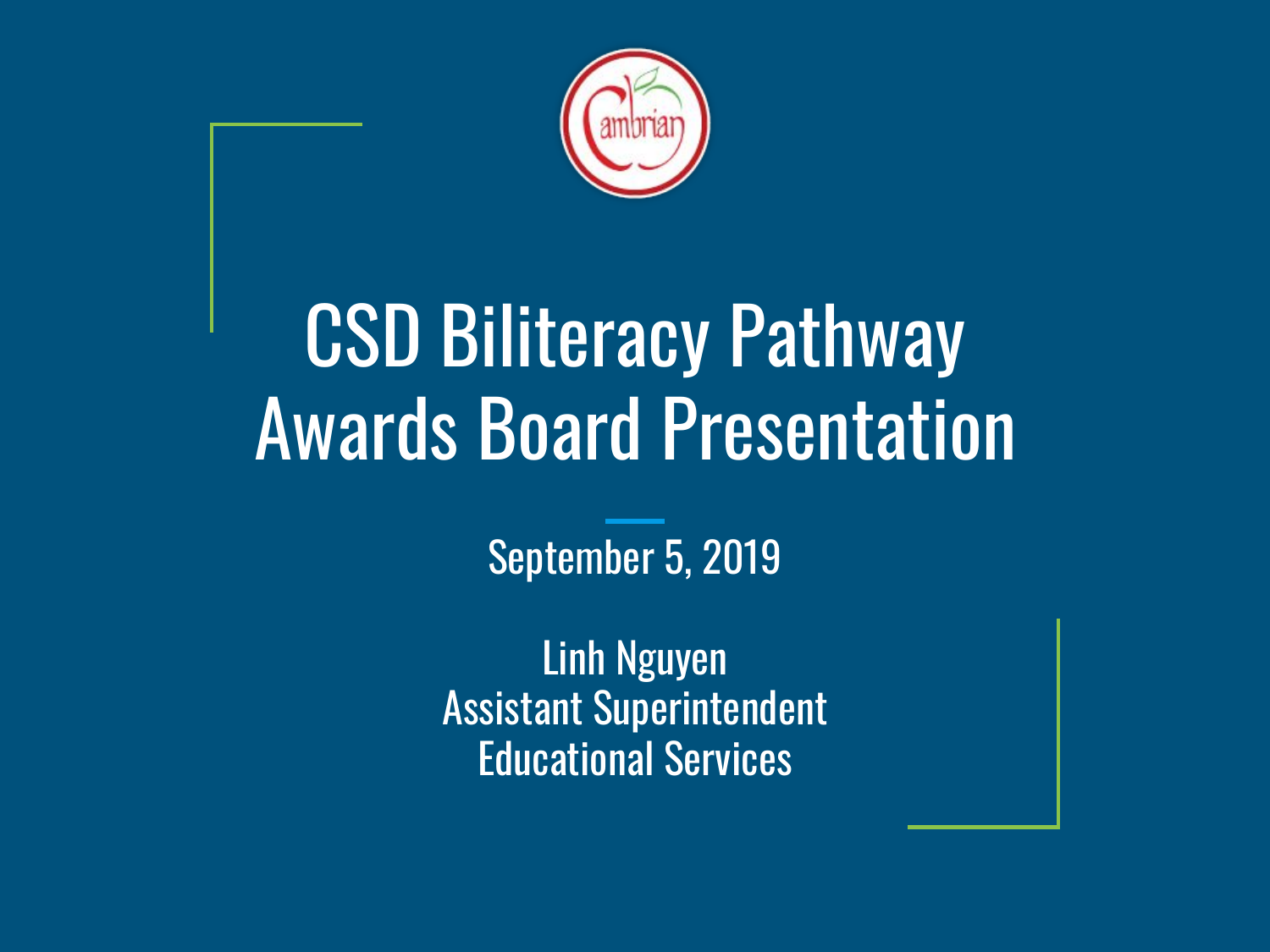#### **Biliteracy Pathway Program Timeline** CSD Strategic Plan

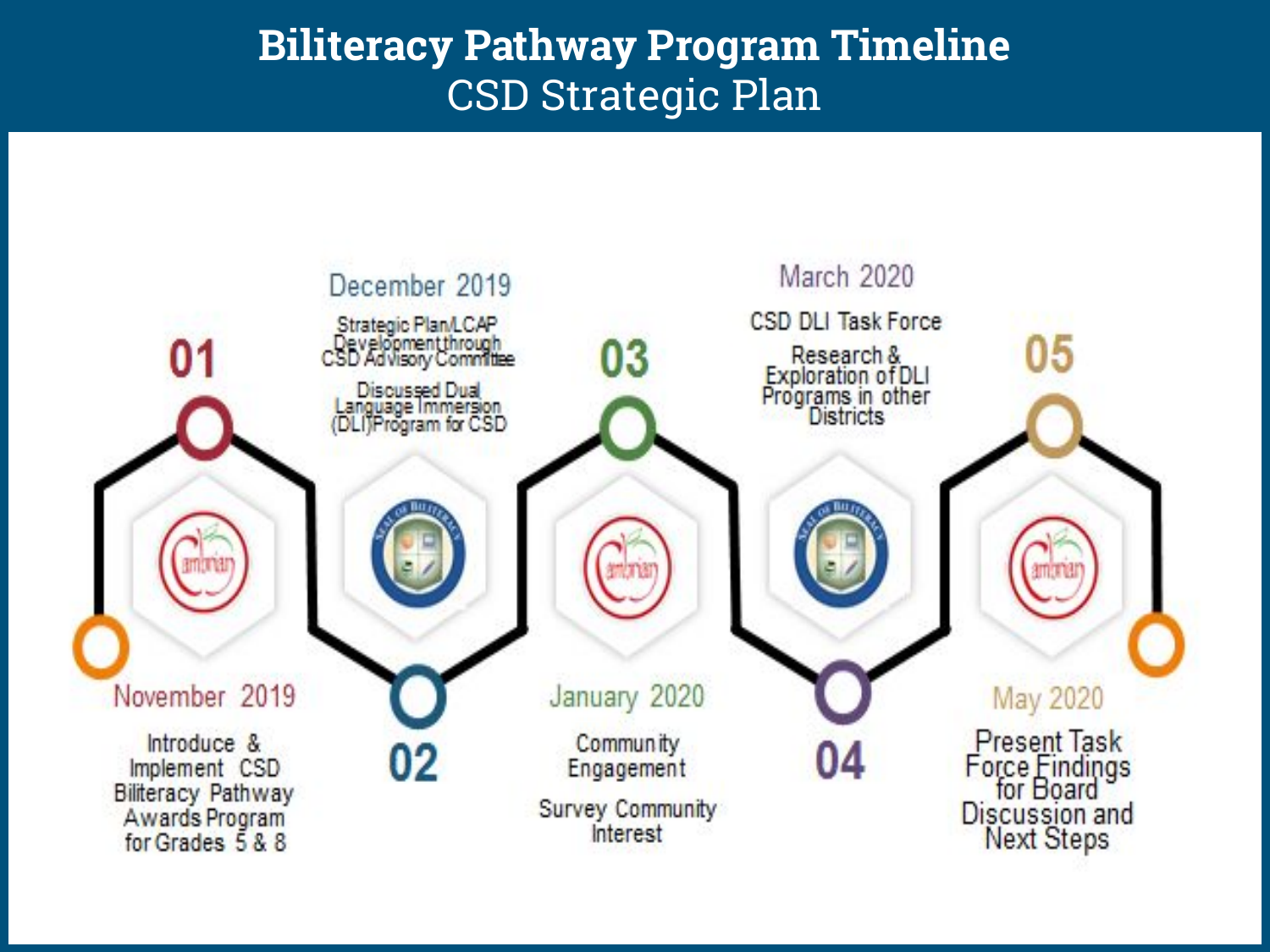## CSD's Biliteracy Pathway Awards Program



- State Seal of **Biliteracy**
- CSD's Biliteracy Pathway Awards Implementation Plan 2019/20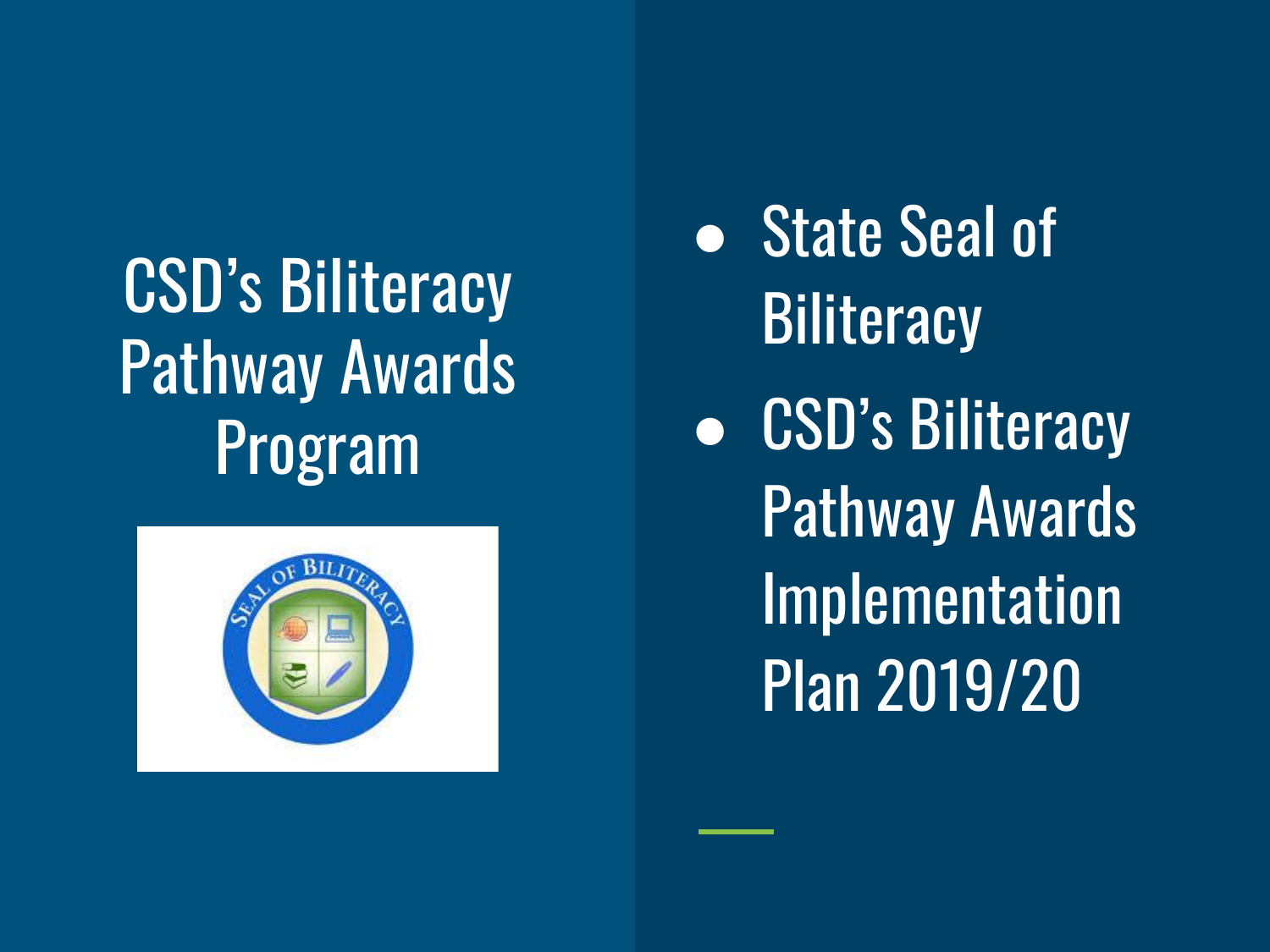#### CSD Biliteracy Pathway Awards Program Goal CSD Strategic Plan

To encourage and support the study of languages in elementary and middle schools, schools, districts and county offices have initiated a series of acknowledgments to encourage students to begin or continue the study of a second or third language. (Board Resolution No. 18-1906 - Approved April 4, 2019)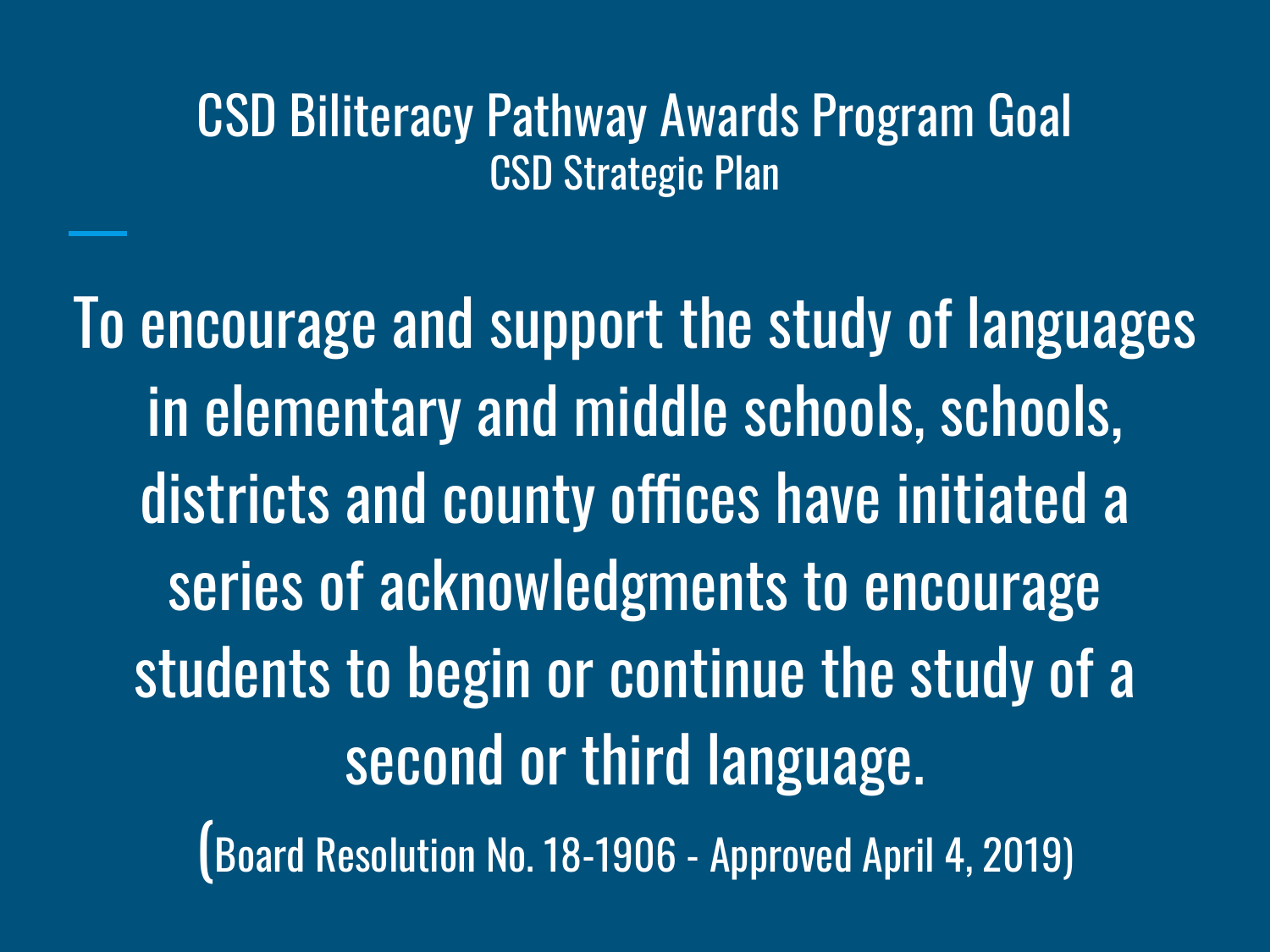## What is the State Seal of Biliteracy?



Recognition by the California State Superintendent of Public Instruction and districts and county offices of education of students who meet the criteria for demonstrating proficiency in one or more languages in addition to English **by high school graduation**.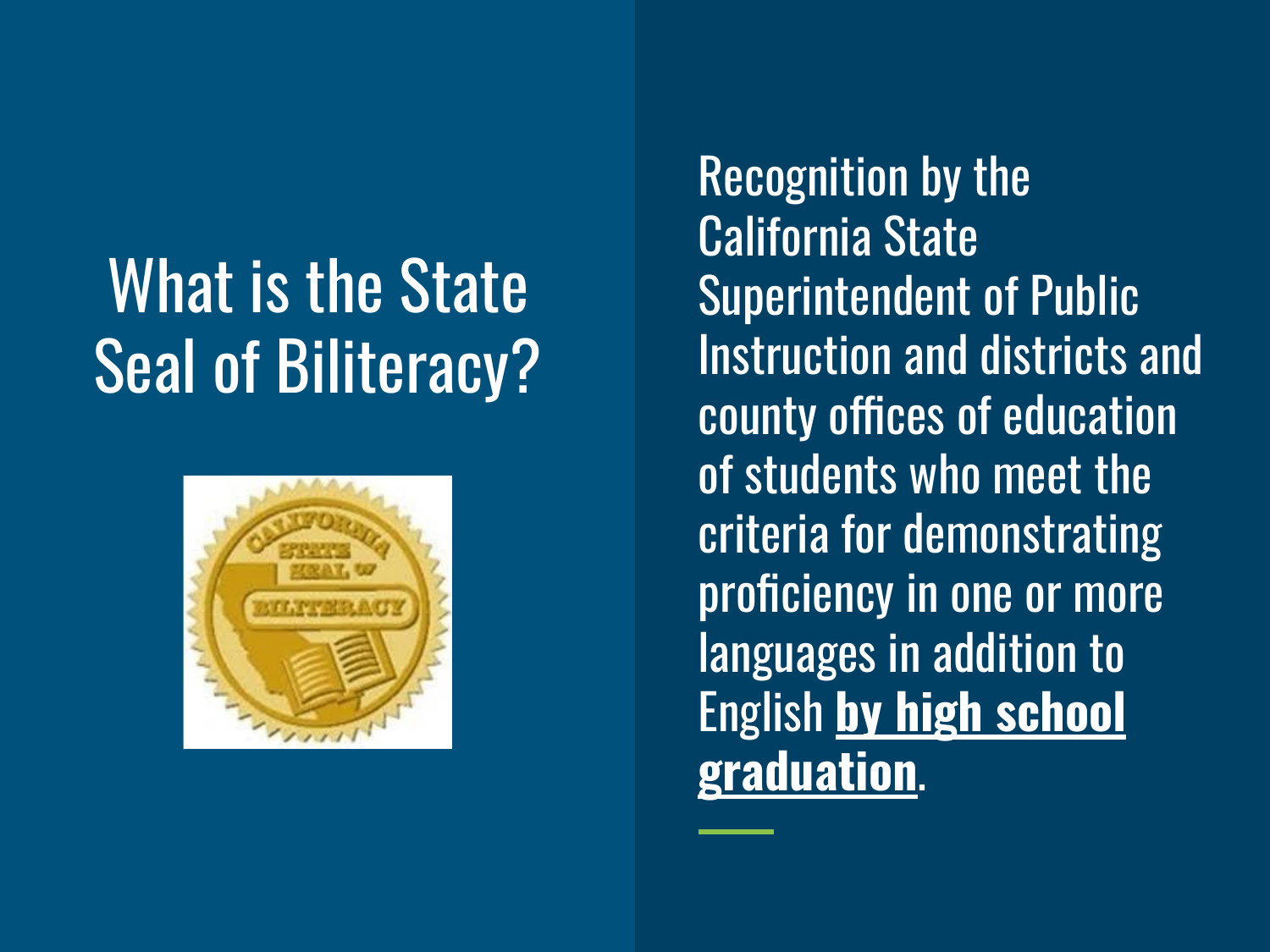### CSD's Biliteracy Pathway Awards Program

- Acknowledgements and to encourage students to begin or continue the study of a second or third language.
- CSD's Biliteracy Pathway Awards:  $\circ$  Elementary Biliteracy Pathway Award (Grade 5) ○ Middle School Biliteracy Pathway Award (Grade 8)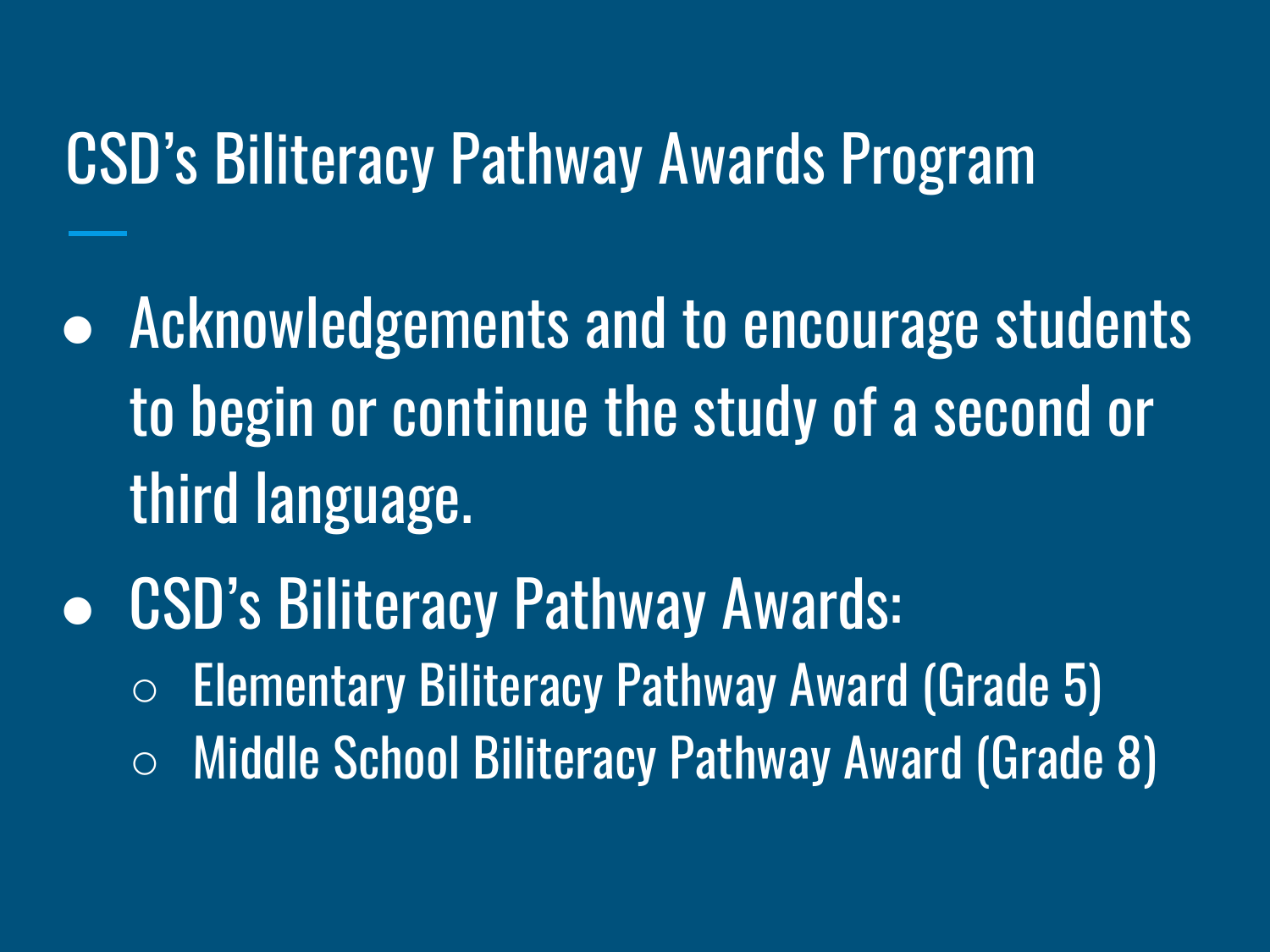### Why should a student try to earn this award?

- These awards encourage students to continue to focus on developing biliterate skills and to motivate them to strive for the Seal of **Biliteracy upon graduation at the high school** level.
- It recognizes students for their accomplishments in two languages.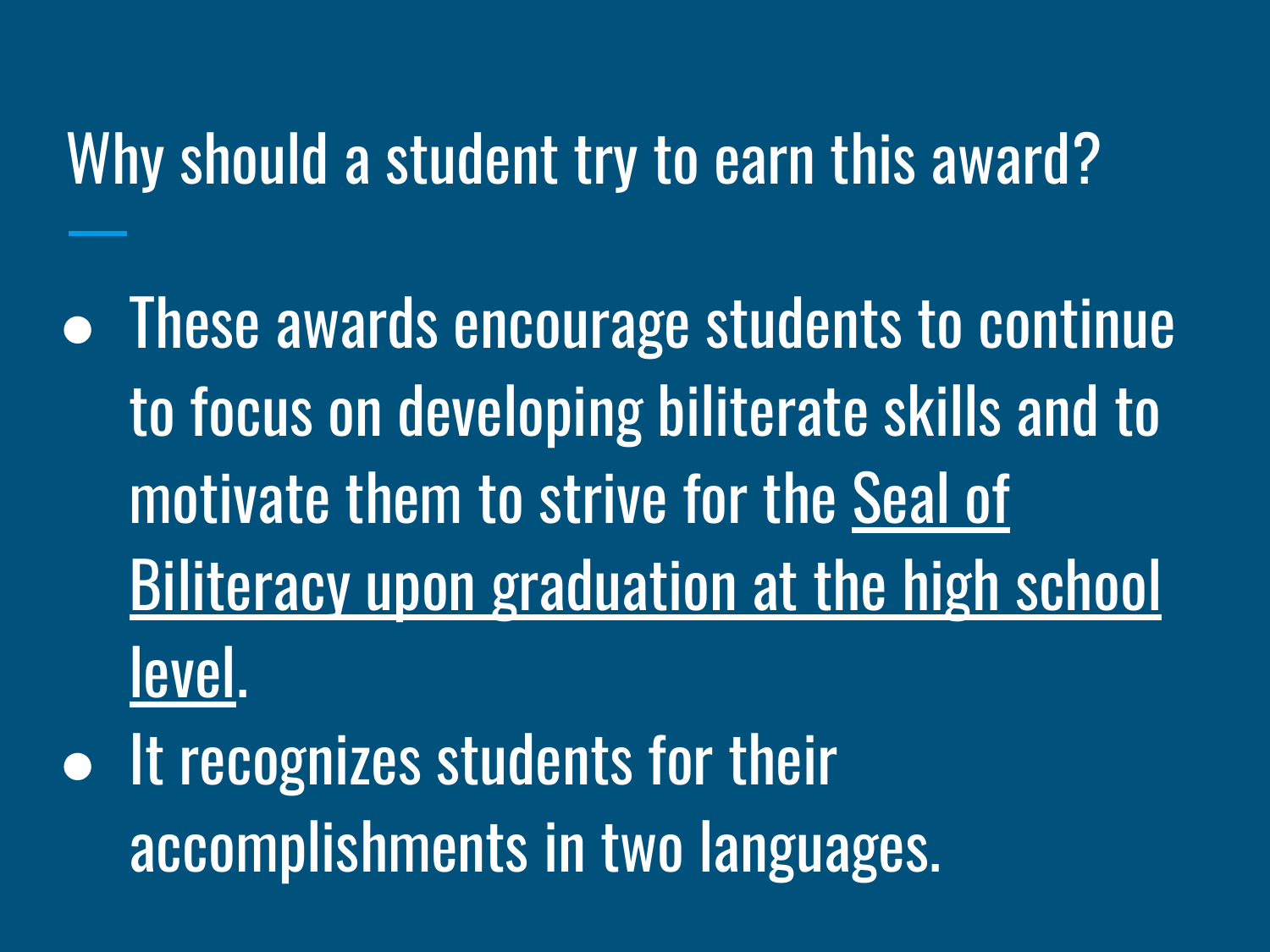# Awards **Criteria**

Students must meet the following requirements to achieve the Biliteracy Pathway Award.

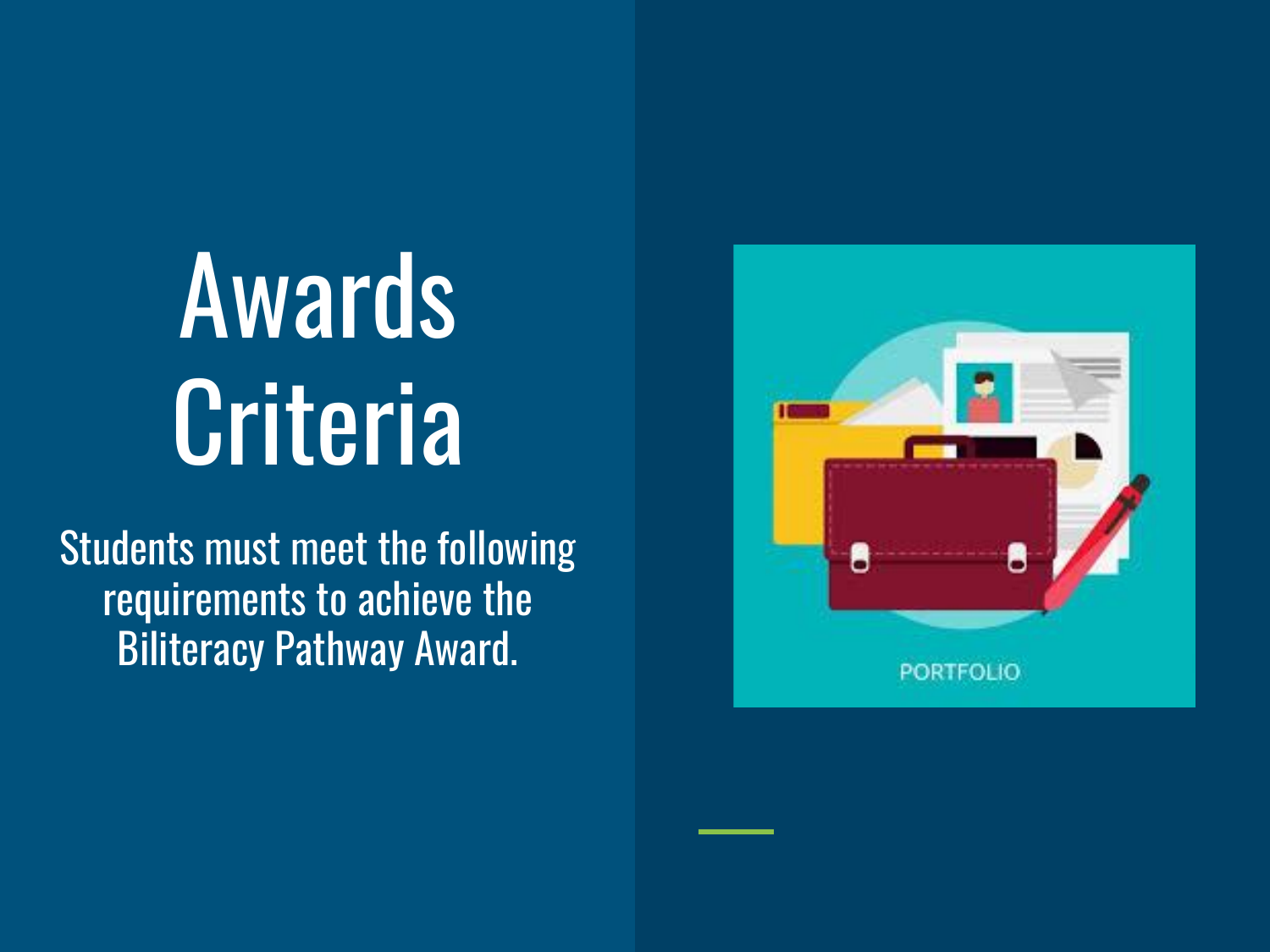#### Elementary Biliteracy Pathway Award (Grade 5) Criteria

- 1. Score "Standard Met (3) or Exceeded (4)" on the grade 4 CAASPP in English Language Arts, and
- 2. Complete 10 hours of appropriate volunteer or community service for community organization(s) that provides you opportunities to use the target language or build an awareness and appreciation of the culture, and
- 3. Submit to the teacher a reading log documenting at least ten books at the "Novice" level or better in a language other than English using the American Council on Teaching Foreign Languages (ACTFL) Proficiency Guidelines, and
- 4. Score at the "Novice" or better on an essay written in a language other than English on "Why are bilingualism and biliteracy important to you, your community, and the world?" Essays are graded using the ACTFL Proficiency Guidelines by Educational Services.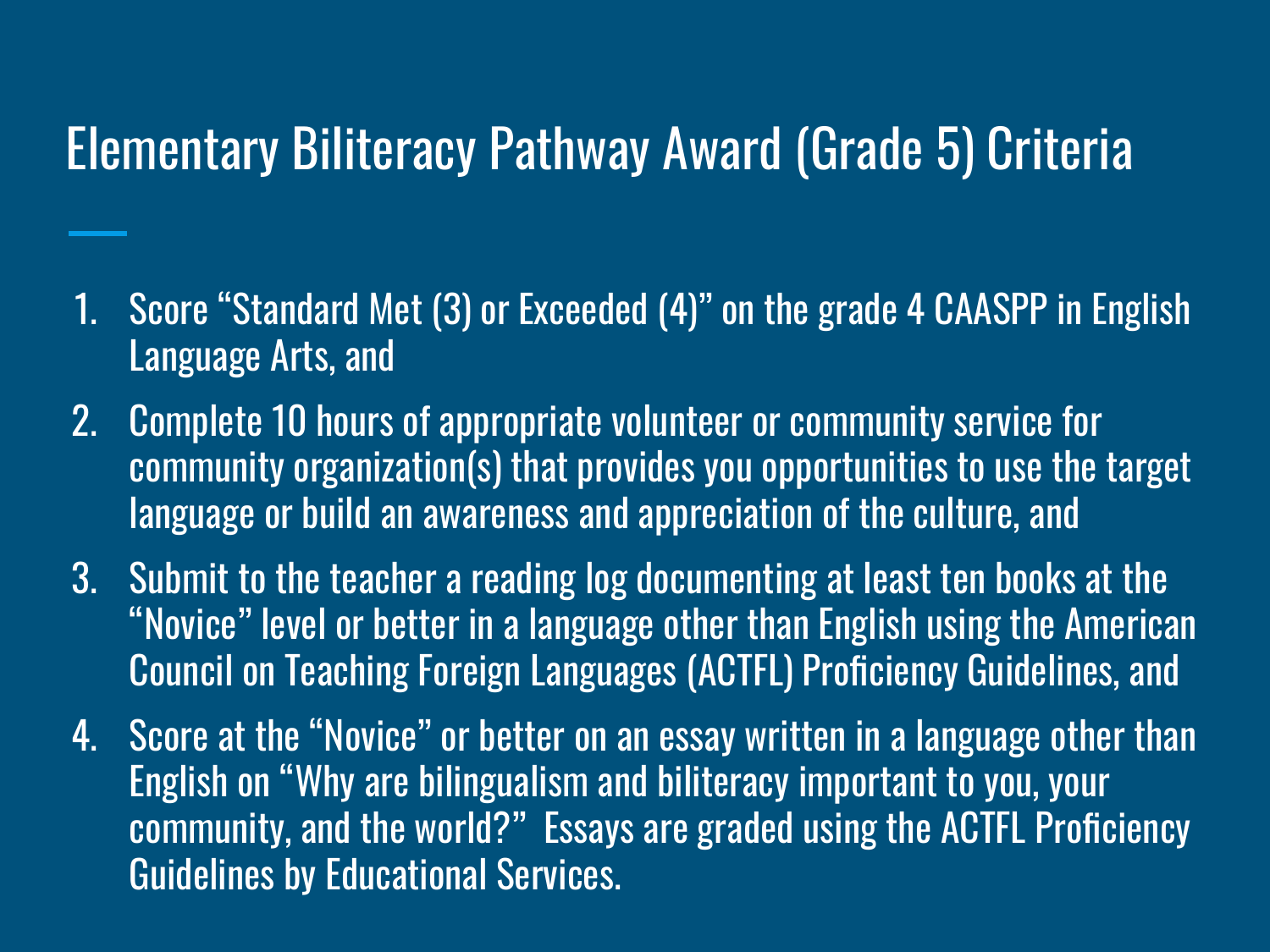### Middle School Biliteracy Pathway Award (Grade 8) Criteria

- 1. Score "Standard Met (3) or Exceeded (4)" on the grade 7 CAASPP in English Language Arts, and
- 2. Complete 10 hours of appropriate volunteer or community service for community organization(s) that provides you opportunities to use the target language or build an awareness and appreciation of the culture, and
- 3. Submit to the teacher a reading log documenting at least ten books at the "Novice" level or better in a language other than English based on the American Council on Teaching Foreign Languages (ACTFL) Proficiency Guidelines, and
- 4. Score the "Novice" level or better on an essay written in a language other than English on "Why are bilingualism and biliteracy important to a work of study or career you may be considering?" Essays are graded using the ACTFL Proficiency Guidelines by Educational Services.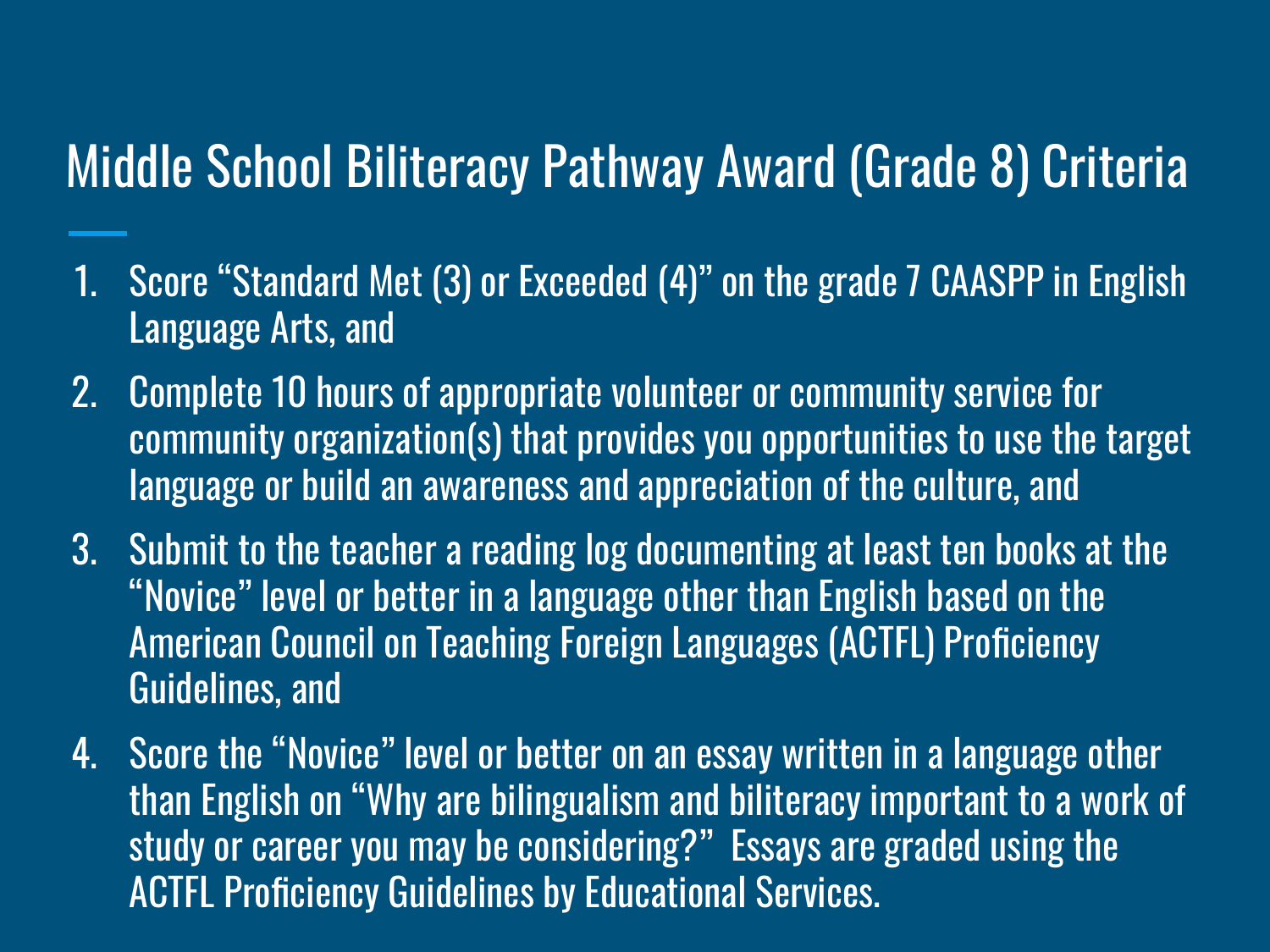### Eligibility Criteria for a Student Whose Primary Language is not English

If the primary language of a student is other than English, the student shall also meet the following academic requirements:

- Be an IFEP student (Initially Fluent English Proficient) or
- Be an RFEP student (Reclassified Fluent English Proficient) or
- Be an EL student (English Learner) with an ELPAC overall score of 4 and in good academic standing.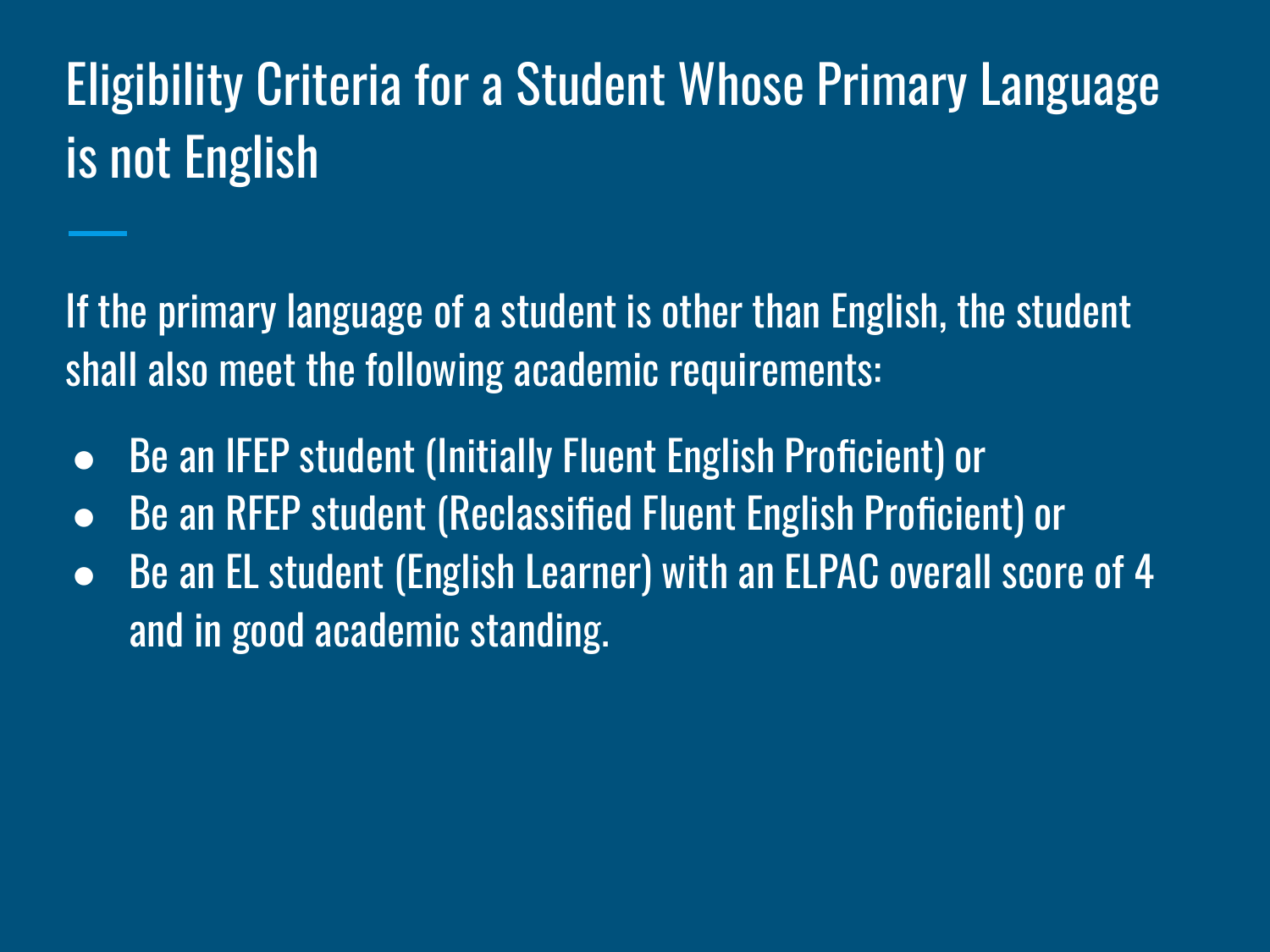# Criteria Met

If criteria is met, the Pathway Award will be given out at Board of Trustees meeting at the end of the school year.

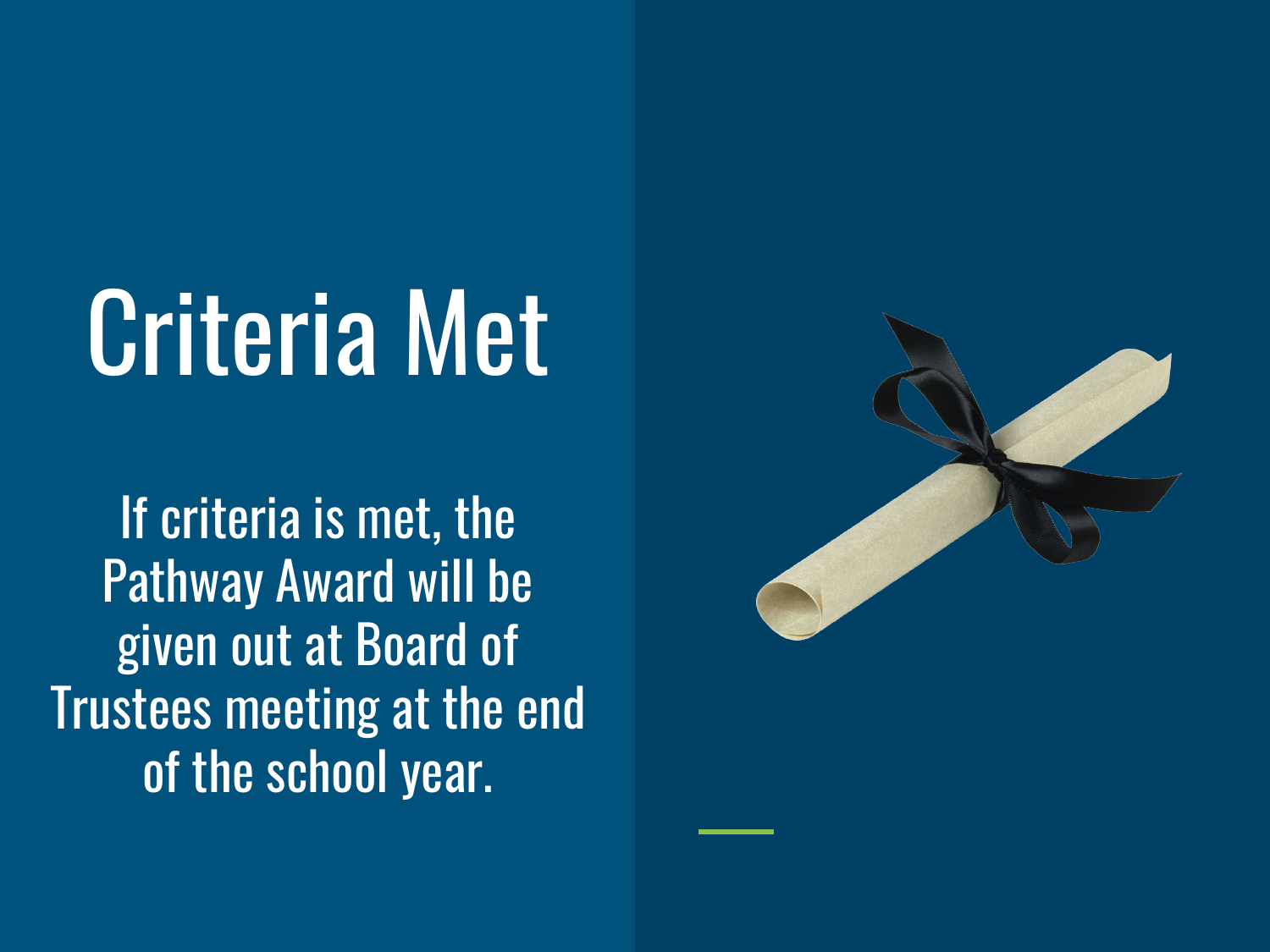## Language Learning Opportunities



### Free Online Resources

- BBC Languages <http://www.bbc.co.uk/languages/>
- Duolingo -<https://www.duolingo.com/>
- Mango -<https://mangolanguages.com/index.cfm>

### Fee-based Programs Options

● After School Enrichment Classes Offered at Sites - TBD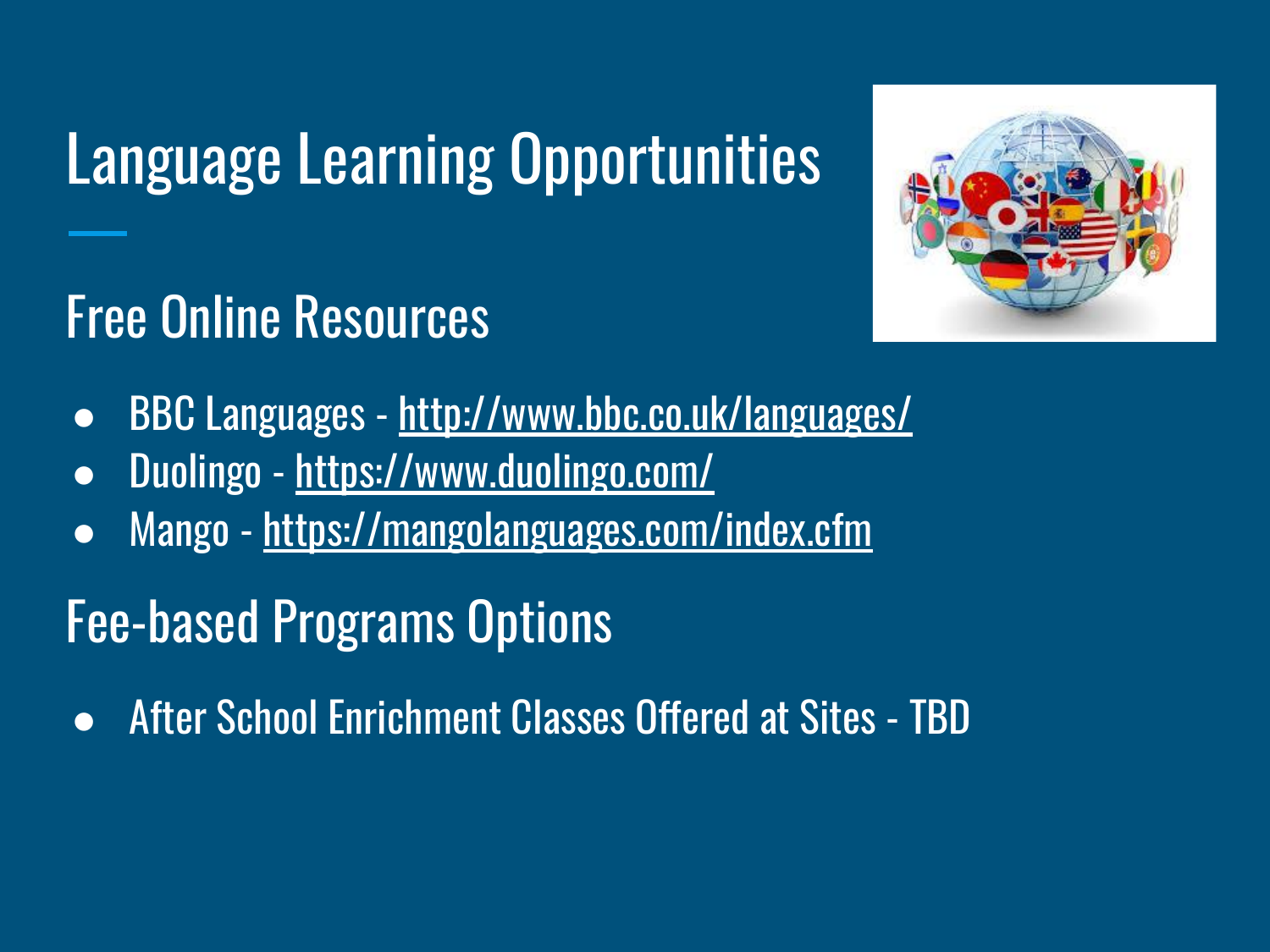### Volunteer & Community Service Opportunities

● 10 hours of Community Service (Criteria 2) ● Doing Good Together <https://www.doinggoodtogether.org/> • Other Bay Area organizations in need of volunteer language tutoring or support - TBD

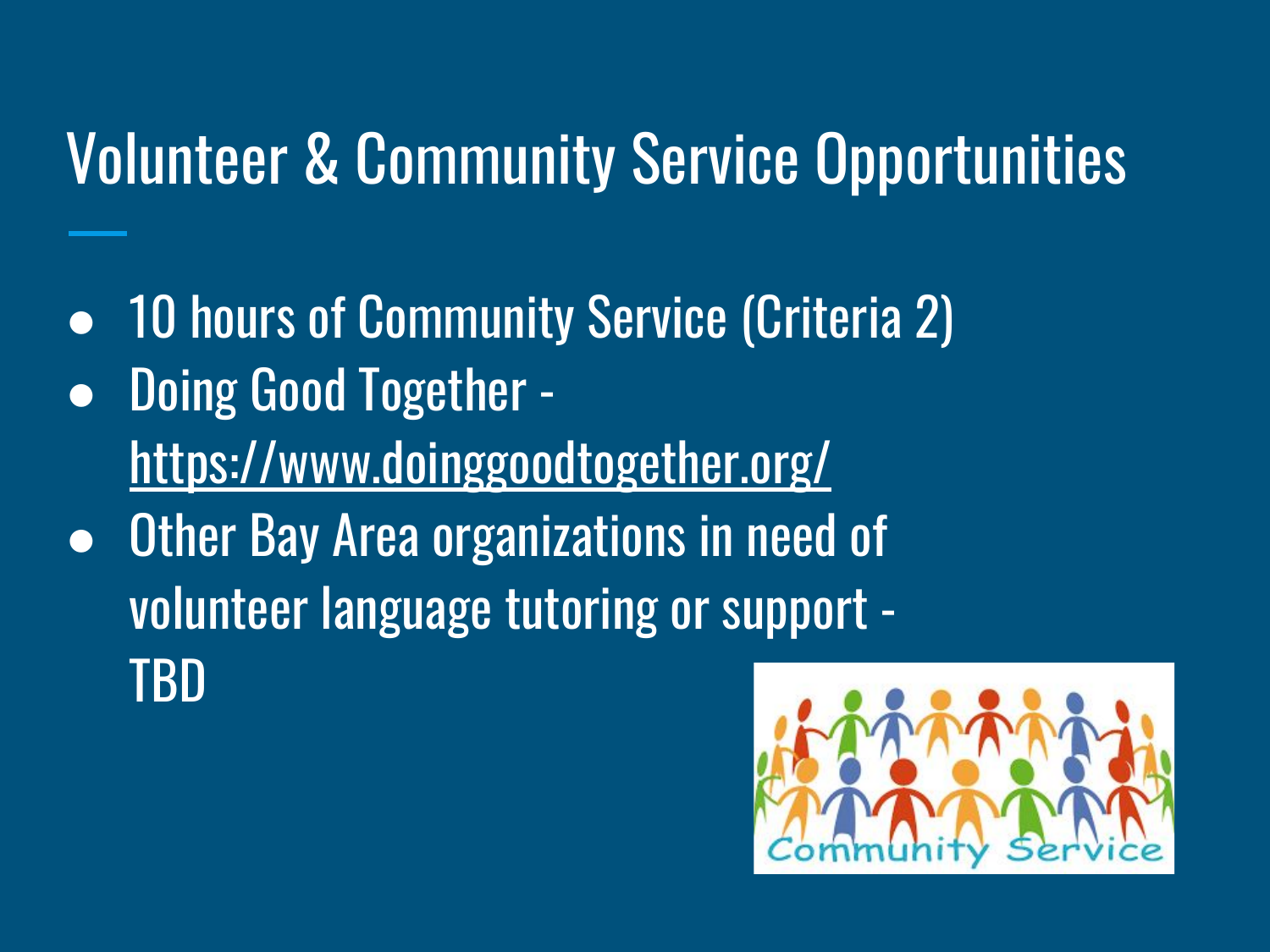# Next Steps



- Implement for 2019-20
- Inform School Staff
- Inform
	- Parents/Community
- Implement Program
- Review, Reflect and Modify as Needed for 2020-21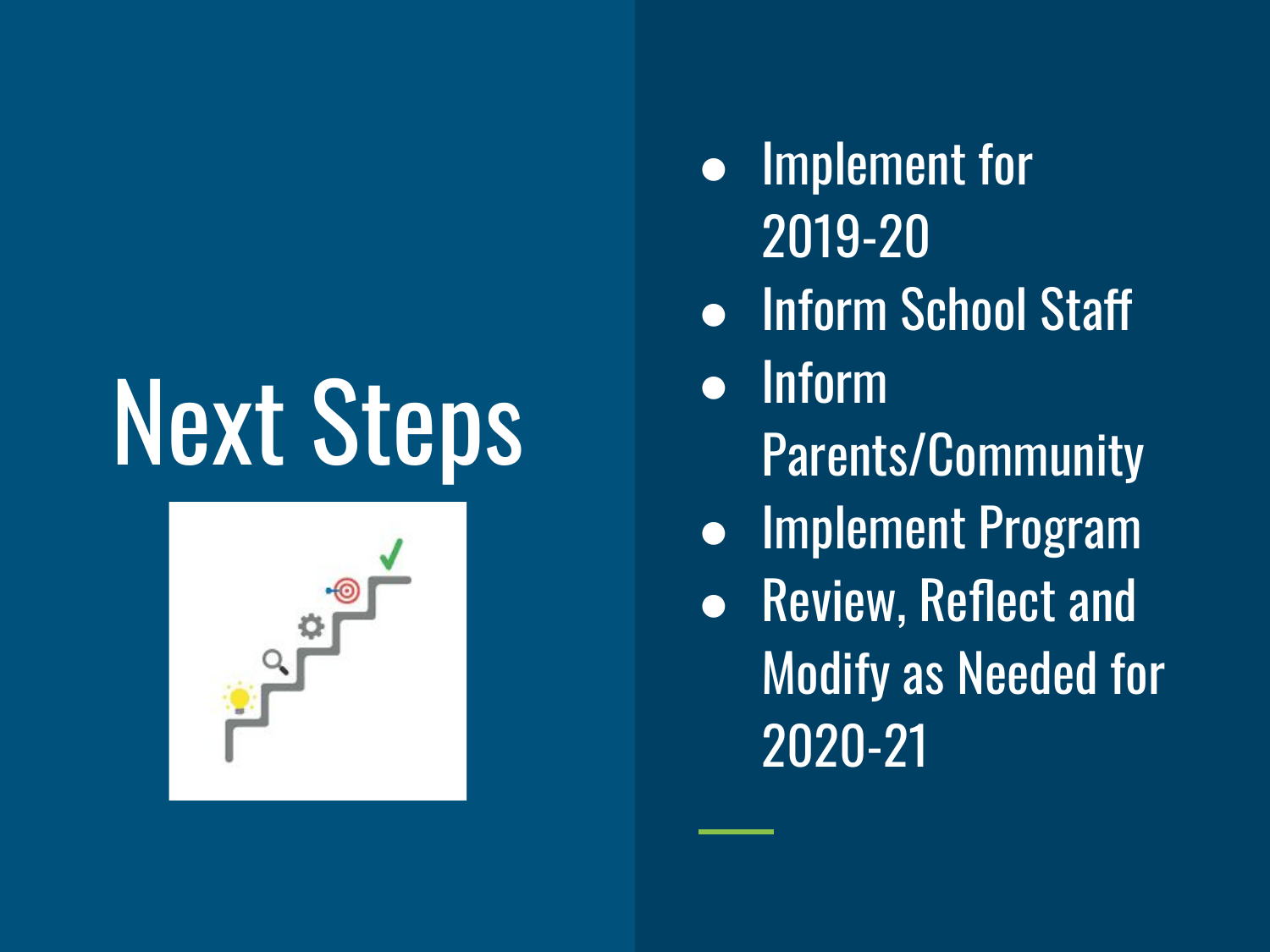### Recognizing Parents' Actions



- Explore child's interest to learn a second or third language
- Encourage native language development and maintenance at home
- Enroll your child in a program to develop native language literacy
- Promote cultural knowledge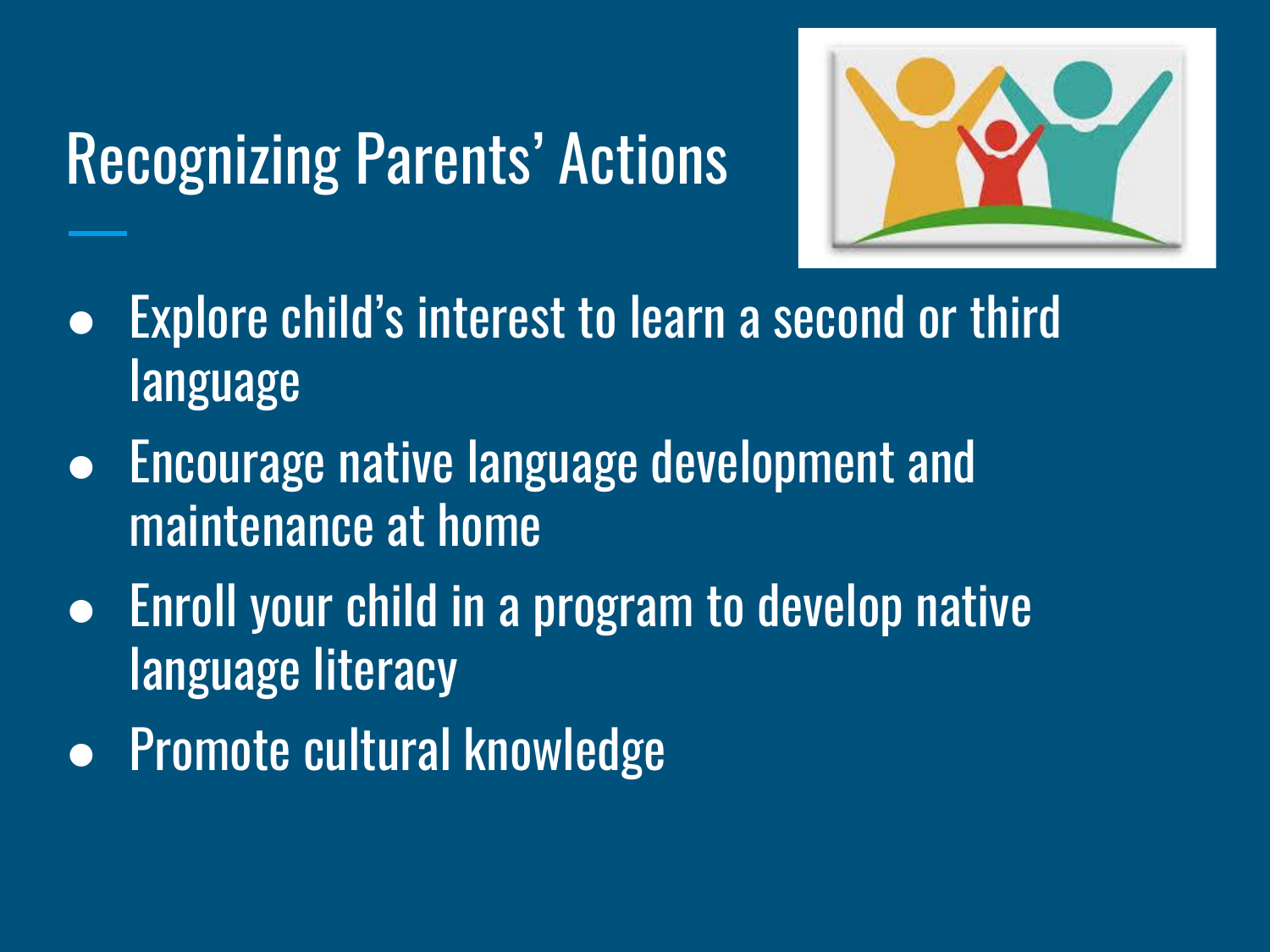# Board Discussion

# Questions or **Comments**